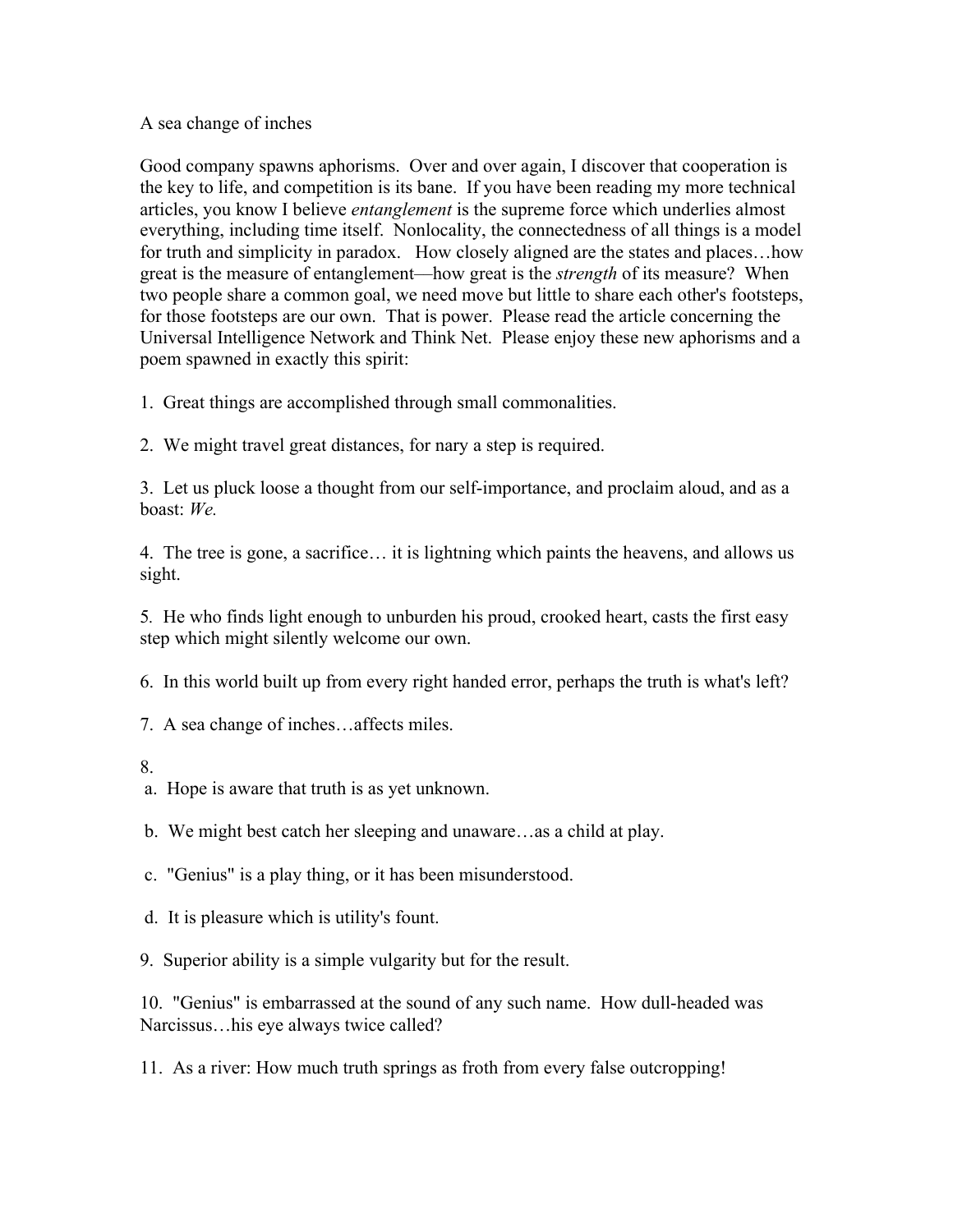12. The future is a dream too beautiful to refuse.

13. To forget your name, to look upon Her face in wonder and find it anew, with a child's eyes…is to become as wise as the universe.

14. Trust rises upon a cloud, her steps too subtle to pierce, as light held in silence, she might tread even upon the heavens themselves, unbetrayed.

15. Mankind is hope itself, a signpost to avoid, an error most proud, a starting place and an anti-example––indication of what is to be overcome.

16. Limits are for those who believe them.

17. To peer out from the cave of humanity and cast our vision into the world: to dream the world awake with new eyes: to discover that it is we who have been dreamt, the dreamer gladly spilt into form amongst his imaginings.

From Above

Singed and bright, the circling night Nestled safe beneath it turns, …unseen, But round the heart of still Floating circles round night's chill Earth but dank hid sorrow's lid Night but broken, dawn unhid Slow and sweet the broth of light From my eye of shining height.

The sun unfolds her heart, spilled heat, golden and warm, spilling into the horizon, the secret kept from her shining heart, unknown but dank is the heart of night, hiding away from the eye of heaven, turned away and moving, bright and slow she pours her gratitude, waiting for the earth to turn its dark cheek, and tip its foolish heart, open, to awake and drink in the day.

Rising finding azure blue It seems the sun does upward move Climbing into highest height Pouring down as heat and light But sun and star do never climb The back of night does spill light blind Turning over heat's new heart Staining night in bitter dark Life is dank when lost and rude